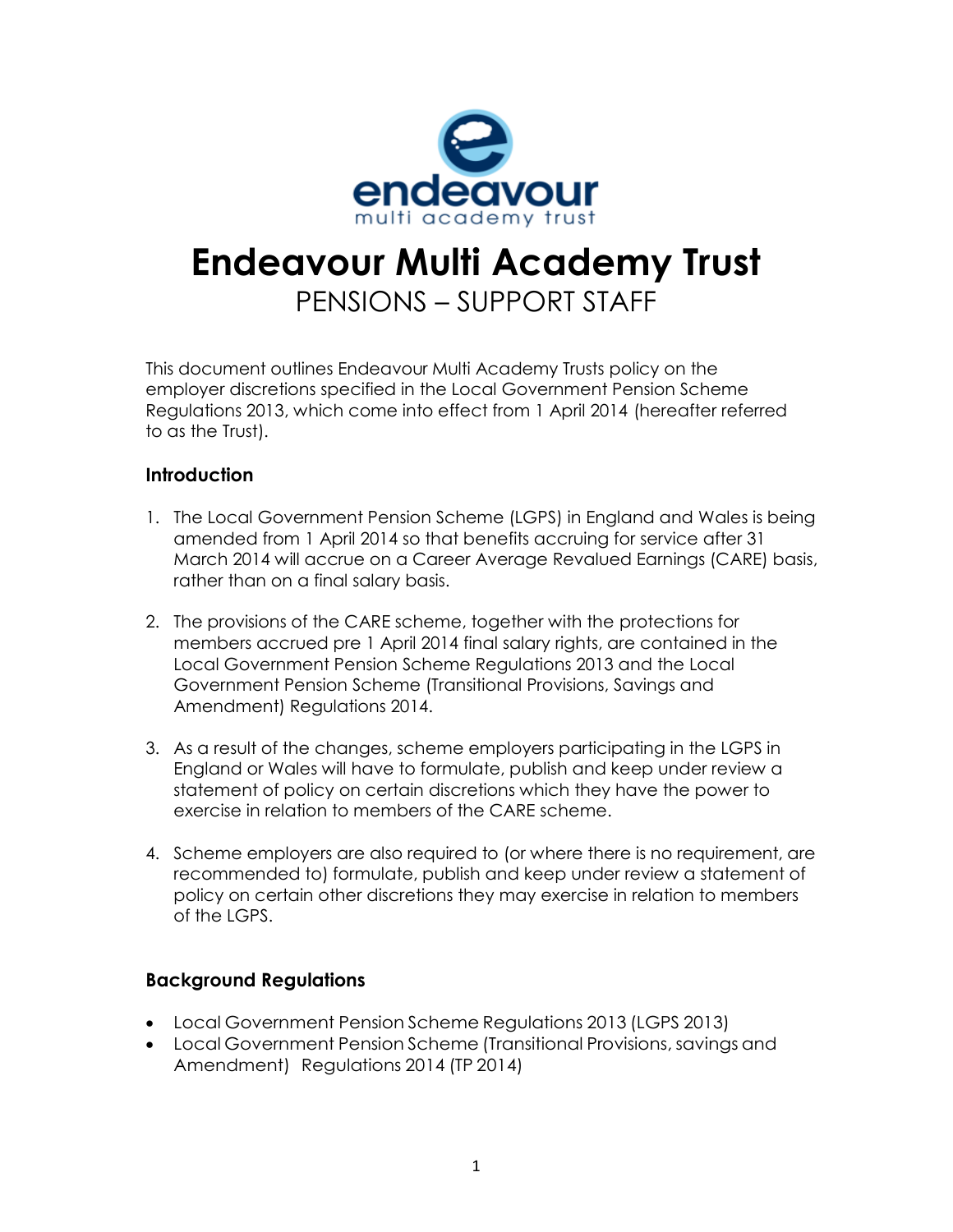## **Areas of Discretion**

There are 5 areas of discretion where a Scheme Employer must publish a policy by 30 June 2014 under Regulation 60 of LGPS 2013 and TP 2014.

- Regulation 16 LGPS 2013 (funding of additional pension)
- Regulation 30(6) LGPS 2013 (Flexible Retirement)
- Regulation 30(8) LGPS 2013 (waiving of actuarial reduction included with
- Regulation 30(6) Regulation 31 LGPS 2013 (award of additional pension)
- Schedule 2 TP 2014 (application of Rule of 85)

In addition this document details the Trust's policy for the allocation of LGPS employee contribution bands and the Scheme of Delegation for decision making powers.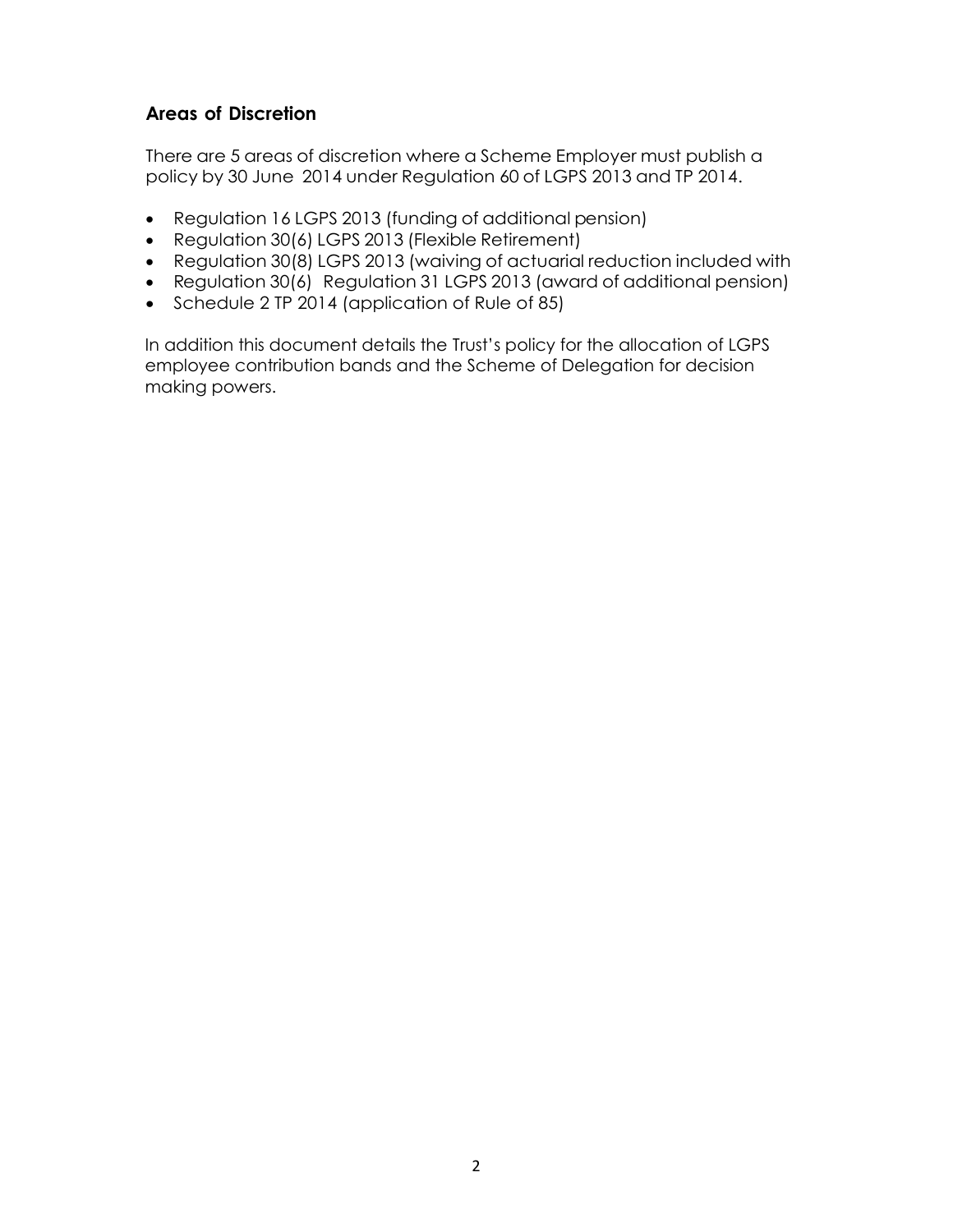## **Regulation 16 LGPS 2013: Funding of Additional Pension 16 (2)(e) and 16(4)(d)**

Regulation 16 refers to Additional Pension Contributions (APCs) which an active member of the Scheme can elect to pay under certain circumstances. The options are:

- Option 1 To buy extra pension;
- Option 2 To buy 'lost' pension for unpaid leave of absence or unpaid child-related leave;
- Option 3 To buy 'lost' pension due to a trade dispute (strike).

Where the employee is contributing to the MAIN section of the Scheme they can enter into an APC contract in respect of all three options listed above. However, where an employee is contributing to the 50/50 section of the Scheme they can only enter into an APC contract in respect of options 2 and 3.

Options 1 and 3 are at full cost to the employee whereas option 2 is a shared cost contribution between the employee and their employer providing that the employee elects to enter into a Shared Cost APC (SCAPC) contract within the first 30 days of returning to work following the unpaid period of absence.

## **Policy**

Where a Scheme member makes an election after the 30 day deadline to "buy" back an amount of lost pension, as a result of unpaid authorised absence, and it can be demonstrated that the reason for missing the deadline was because the member was not informed by the Trust that this deadline existed, the Trust as a Scheme employer will accept a late election up to 30 days after the receipt of the first Annual Benefit statement received by the member, following the employees return to work from the period of unpaid authorised absence.

The Trust as a Scheme employer will only contribute to the cost of "buying" additional pension where the Scheme member is "buying" additional pension in respect of a period of authorised absence where an election form was received from the Scheme member within 30 days of returning to work. For the purposes of the employer policy statement it is only option 1 for which a policy has to be made. The employer must determine whether or not they would ever be likely to enter into a shared cost APC arrangement with an employee.

There is a limit to the amount of additional pension that can be purchased which is set every 1st April and is increased in line with the Pensions (Increase) Act 1971. The initial limit, on 1st April 2014, was £6,500. Of course a member does not have to purchase the full amount but every time an APC arrangement is entered into, either by payment of regular contributions or by payment of a lump sum, it must specify the amount to be credited to the member's pension account at the end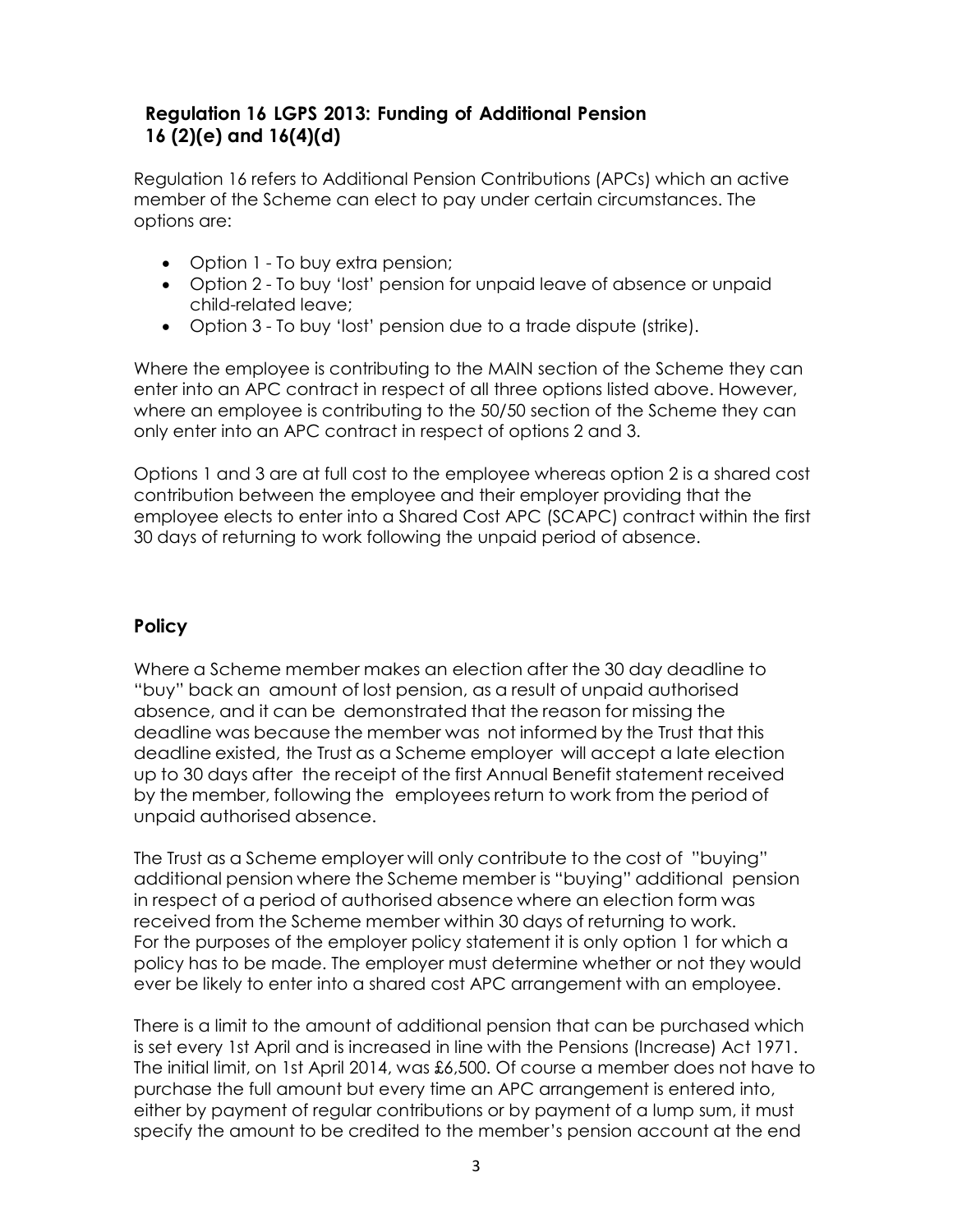of the Scheme year.

The amount of contribution to be paid is to be determined in accordance with actuarial guidance issued by the Secretary of State and is based on the age and gender of the member.

#### **Policy**

Additional pension contributions (APC) will not be funded in whole or in part by the Trust.

## **Regulation 30(6) LGPS 2013: Flexible Retirement**

An active member who has attained the age of 55 or over, and with the agreement of their employer reduces either their hours of work or grade of their employment may, with the further consent of their employer, elect to receive immediate payment of all or part of their retirement pension built up to the date that their hours or grade is reduced. The amount of pension payable would be adjusted in accordance with actuarial guidance issued by the Secretary of State.

The purpose of flexible retirement is to allow an individual the opportunity to move gradually into retirement by reducing their hours of work or the level of responsibility required of them rather than facing the perceived 'cliff edge' of retirement. Although the employee's level of income will reduce this is in some part or wholly compensated for by the release of all or part of their accrued pension benefits.

As part of any agreement to permit flexible retirement a Scheme employer must consider whether, in addition to the benefits the member has accrued prior to 1 April 2008 (which the member must draw), to permit the member to choose to draw all, part or none of the pension benefits they built up after 31 March 2008 and before 1 April 2014 and all, part or none of the pension benefits they built up after 31 March 2014.

Flexible retirement can be used as a very good management tool although there can be cost implications for Scheme employers subject to the amount of actuarial reduction that may or may not be applied to the member's benefits.

When deciding upon the policy to be adopted Scheme employers need to be aware of the potential financial implications of allowing one of their employees to draw part or all of their retirement benefits earlier than their normal retirement age.

A Scheme employer may also as part of their policy statement wish to consider and define by how much an employee's hours or grade might need to be reduced before allowing any employee to take flexible retirement.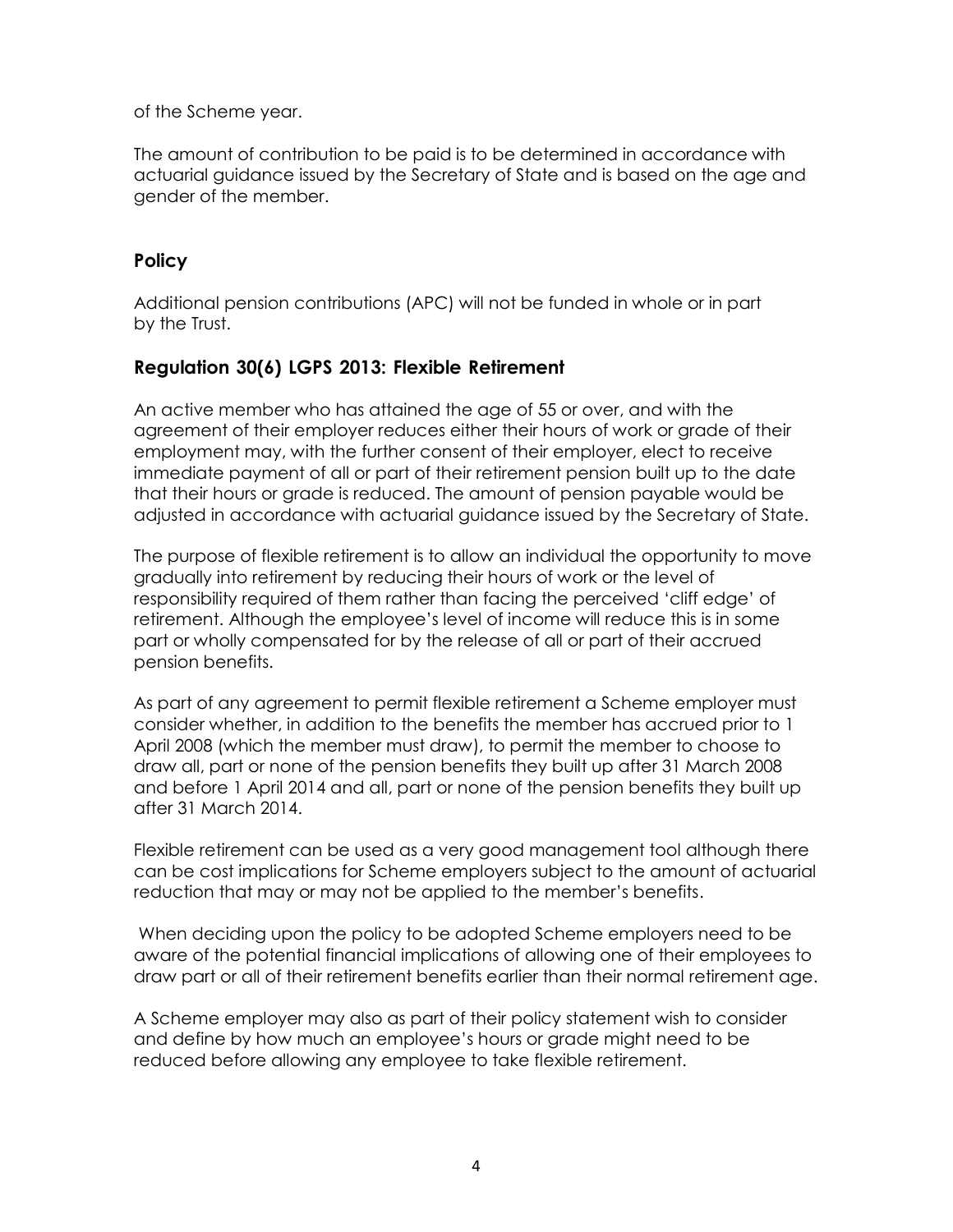## **Policy**

That the Trust as the employing authority will consider an application received in writing from a Scheme member to elect for flexible retirement under Regulation 30(6). Each case will be considered by the Trust on its merits and will be subject to the approval of the relevant Manager under the Trust's Scheme of delegation, and in giving that approval they are satisfied that:

- There are no pension costs to the School arising from the employee's flexible retirement
- There is an operational, business or financial case for permitting flexible retirement which will not result in any detriment to the level of service.
- A reduction to the total costs of employing the person of at least 40%
- Any agreed change to the employee's contract under this policy will be a permanent change to their contractual terms and conditions
- Where a request for release of retirement benefits under this provision has been refused, no further application under the provision may be considered until the following financial year

# **Regulation 30(8) LGPS 2013: Waiving of actuarial reduction**

Paragraph 8 of regulation 30 provides a Scheme employer with the power to waive all or part of any actuarial reduction (percentage reduction to benefits to reflect their early payment) that may be applied to one of their employee's pension benefits as a result of them agreeing to take those benefits early in line with their employer's policy on flexible retirement.

The discretion available to a Scheme employer under this paragraph is linked very closely to the discretion available under Regulation 30(6) but whereas that discretion refers to a Scheme employer's policy to allow an employee to take all or part of their benefits due to flexible retirement, this policy relates purely to whether or not a Scheme employer will consider waiving all or part of any actuarial reduction applied to the employee's benefits thereby allowing the employee to enjoy the full or increased value of their accrued benefits.

The purpose of applying an actuarial reduction is to protect the Pension Fund against a loss of funding. All Scheme members will have a date from which their benefits are expected to be released (commonly referred to as their Eligible Retirement Date (ERD) or sometimes their Normal Retirement Date (NRD) or Critical Retirement Age (CRA)). This is a known event and as such the amount of contributions paid by both the employee and the employer plus the investment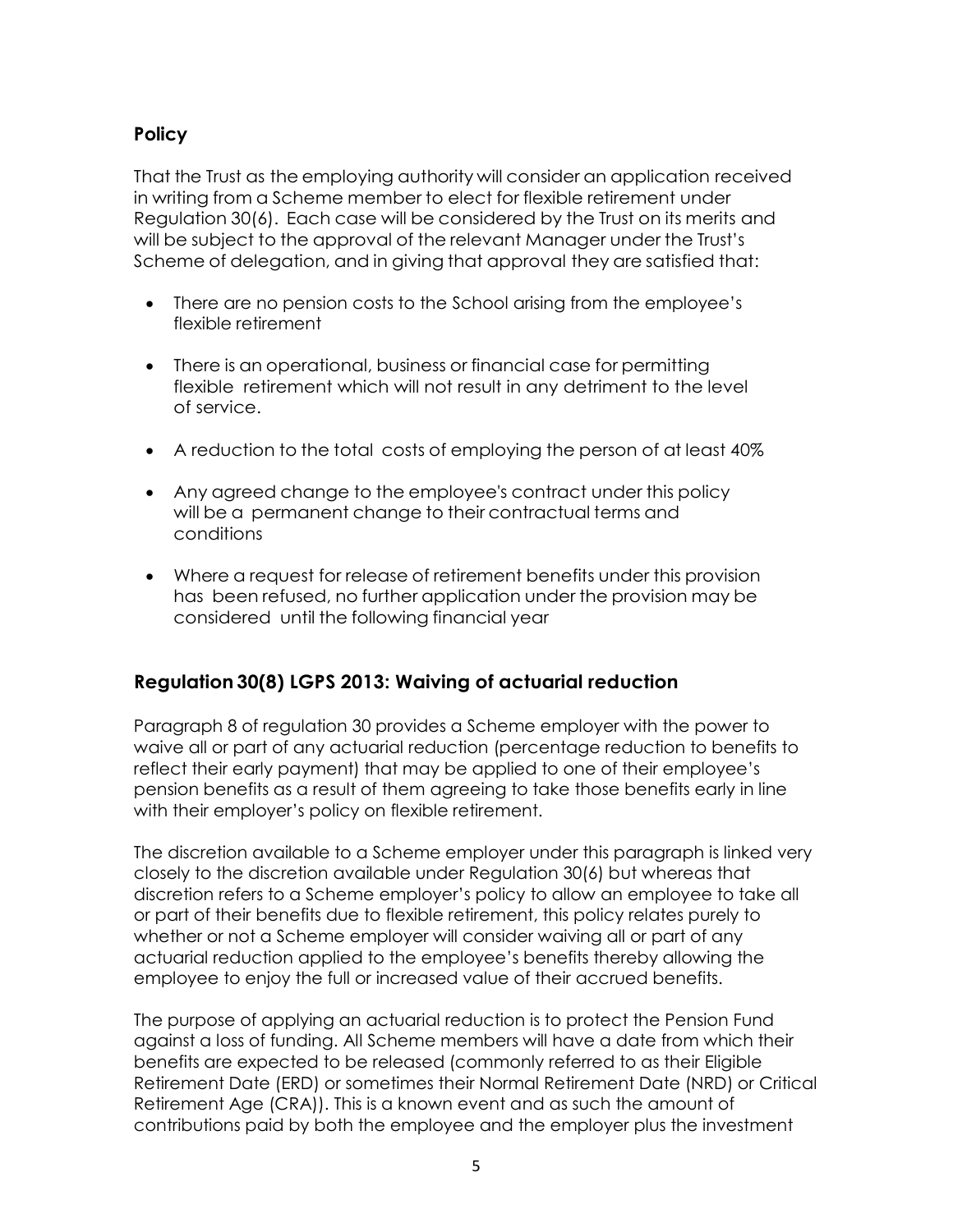returns received by the Pension Fund over the period that the employee is a member of the Scheme, should be sufficient to ensure that by the time the member's benefits become payable from their ERD, NRD or CRA, there is sufficient money in the Pension Fund to pay for those benefits for the rest of the member's lifetime (and the lifetimes of their entitled survivors).

Where benefits are paid from an earlier date than ERD, NRD or CRA, the pension benefits have to be paid for longer and in order to reflect this extended payment period, benefits are reduced so that less is paid over a longer time even though ultimately, an equivalent amount is expected to be paid from the Pension Fund. Of course, the unknown factor is how long the member is going to live but assumptions as to life expectancy are built into the reduction percentages applied to the pension benefits.

If the early reduction factors were not applied to the member's benefits the Pension Fund would not have sufficient funds to pay for the member's benefits over their lifetime. Therefore, if a Scheme employer takes a decision to waive or reduce that actuarial reduction, they have to pay an amount to the Pension Fund to ensure that the Pension Fund does have sufficient funds to pay those benefits to the member. This is often referred to as a strain cost.

## **Policy**

The Trust will not waive in whole or in part any reduction applied to individuals drawing their pension benefits before their normal retirement age under regulations 30(5) or 30(6).

## **Regulation 31 LGPS 2013: Power of the employing authority to award additional pension to active members**

Regulation 31 gives a Scheme employer the power to award an active member of the Scheme, or a member who was active but dismissed by reason of redundancy or business efficiency, additional pension up to a value of the additional pension limit as set out in Regulation 16 and as previously described in note 1 i.e. £6,500 from 1st April 2014 subject to re-valuation each subsequent 1st April in line with the Pensions (Increase) Act 1971.

In the case of an active member (one who is currently contributing to the Scheme) a Scheme employer can award the additional pension at any time with the amount being credited to the relevant active member pension account in the Scheme year in which the resolution to award the additional pension is made.

In the case of a member who was an active member but has been dismissed due to redundancy or business efficiency, the resolution to award additional pension must be made within the period of 6 months of the date that the member's employment was terminated. The amount awarded is treated as being credited to the relevant active member pension account on the day before the date of termination of employment.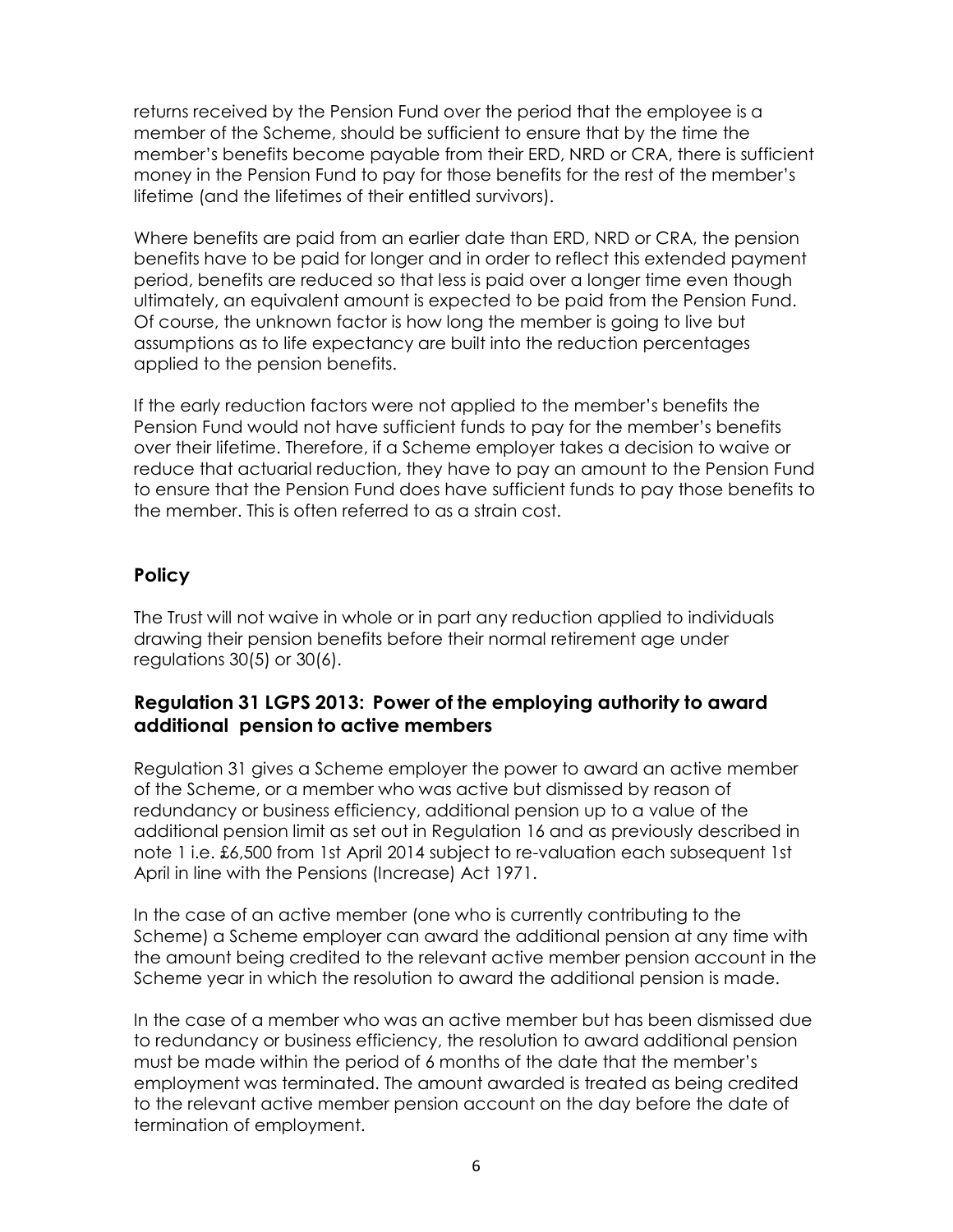By awarding extra pension to a Scheme member there is potential for that Scheme member's benefits to exceed the permitted Annual or Lifetime Allowances resulting in a tax charge being made to the Scheme member. This is, however, solely the responsibility of the Scheme member to ascertain.

## **Policy**

The Trust will only consider using this discretion where a sufficient benefit to the organisation can be justified.

## **Schedule 2 TP 2014 (application of Rule of 85)**

In order to make a policy in respect of this particular Regulation, Scheme employers need to be somewhat aware of the 85 year rule that existed under former Scheme Regulations, a rule under which many employees will retain protected rights as carried forward into the LGPS 2013 Regulations.

In brief, the 85 year rule states that where a Scheme member's age in whole years when added to their Scheme membership in whole years equals 85 that is the point from which their pension benefits can be released without actuarial reduction being applied. So, for example, an employee aged 60 with 25 years of Scheme membership would meet their 85 year rule date. Whilst the Regulations governing the 85 year rule are complex for the purposes of producing a policy statement it is not deemed necessary to go into that level of detail.

Until the introduction of the LGPS 2013 Regulations it was not possible for a Scheme member to voluntarily elect to draw their pension benefits before the age of 60 – they had to have their employer's consent. With effect from 1 April 2014, however, any Scheme member can voluntarily elect to retire (leave their employment) from the age of 55 and draw their pension benefits without the need to have their employer's consent. Now clearly, in many cases this would result in a large actuarial reduction being applied to those benefits to reflect their early payment but if a Scheme member has protection under the 85 year rule it would appear, initially at least, that by voluntarily retiring they would be protected against that actuarial reduction thereby generating a capital or strain cost that the Scheme employer would be required to pay to the pension fund.

However, the LGPS (Transitional Provisions, Savings & Amendment) Regulations 2014 'switches off' the protections afforded to Scheme members who meet the 85 year rule before the age of 60 thereby requiring Scheme member benefits to be actuarially reduced irrespective of whether or not the member satisfies the conditions of the 85 year rule.

The purpose of this policy is to determine the circumstances under which a Scheme employer might consider 'switching back on' the 85 year rule protection for those affected employees thereby agreeing to reduce or waive entirely any actuarial reduction being applied to those pension benefits that would otherwise have been protected under the 85 year rule. This would generate a capital or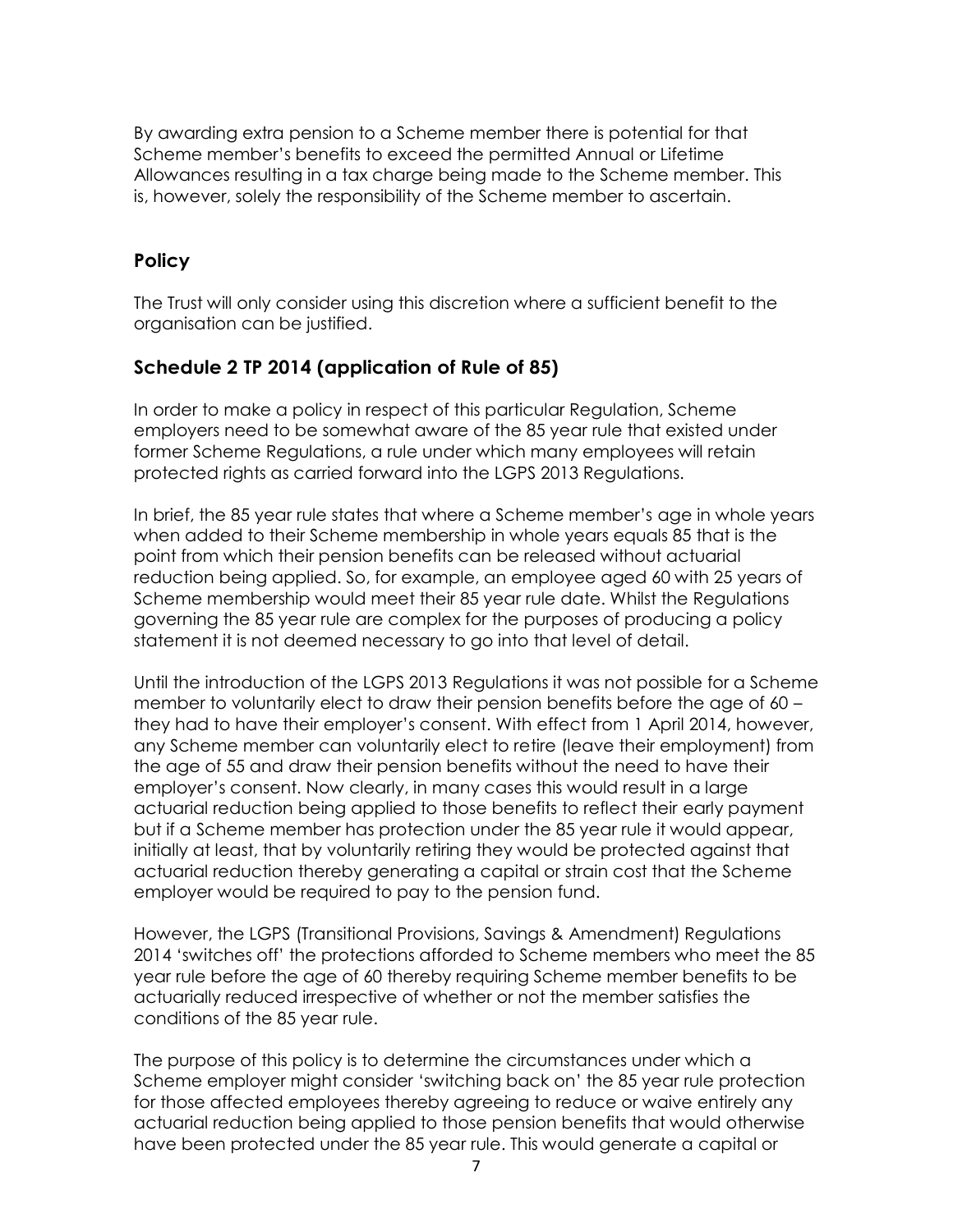strain cost for which the Scheme employer would become liable.

#### **Policy**

The Trust will not waive in whole or in part any reduction applied to individuals drawing their pension benefits before their normal retirement age under schedule 2 2(1). *Rule of 85 protections.*

## **Regulation 9(1) & (3) – Contributions**

Paragraph 2 of Regulation 9 of the LGPS Regulations 2013 provides a table of contribution rates to be applied to all active Scheme members subject to the relevant pay range applicable to their employment. It is important to note that where an employee holds more than one job with a Scheme employer each job is to be treated separately when determining the contribution rate to be applied (unless an employer determines that a single employment relationship exists).

Each year a Scheme employer is required to assess each of its Scheme members' actual pensionable pay as at 1st April, for every post that the employee may hold and apply the appropriate contribution rate.

It is important to note that from 1st April 2014 Scheme employers must assess their scheme members' contribution bandings based on their actual annual pensionable pay and not the full time equivalent (or term time equivalent) rate of pay as under former Regulations. This is particularly important as with effect from that date non-contractual overtime and pay received in respect of any additional hours worked became pensionable.

Paragraph 3 of Regulation 9, however, provides a Scheme employer with the opportunity to apply a different contribution rate from a different pay band at any time during the Scheme year where either the employee has a change in employment or has a material change which affects their pensionable pay during the financial year.

Clearly this could be as a result of either an increase or a decrease to the employee's rate of pay and so a Scheme employer needs to consider carefully under what circumstances, if any, they may wish to apply a change to a Scheme member's contribution rate from any date other than 1st April each year. As pension benefits are funded in the main by the amounts of employee and employer contributions paid, a certain amount of over or under funding could occur should adjustments to employee contribution rates not be made to reflect the change in levels of pay at the time that they arise. However, a Scheme employer may simply view this as immaterial and consider that for every one employee whose rate should have been increased there will one for whom the rate should have been decreased. In any event, the correct rate must be applied from 1st of April next.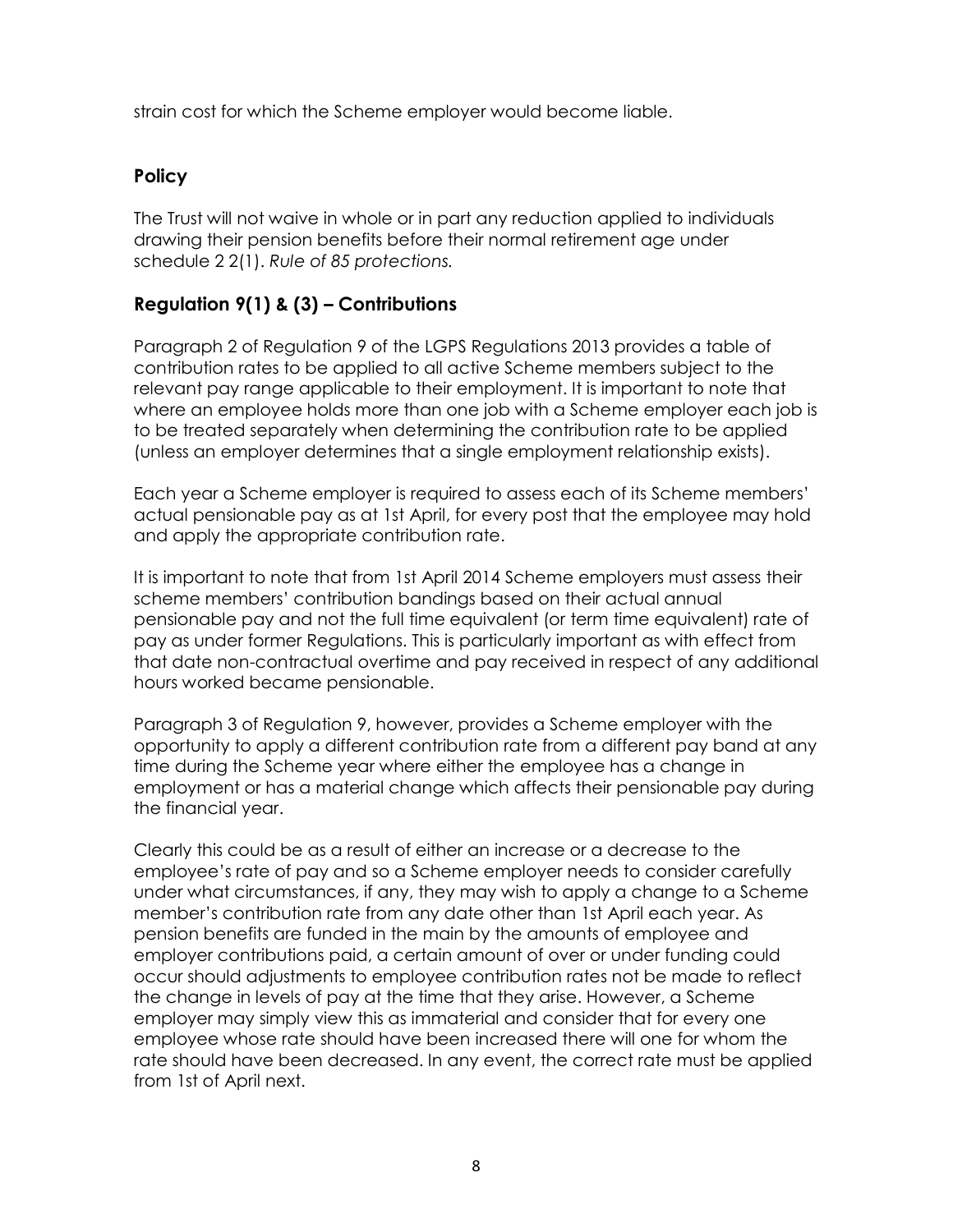## **Policy**

The Trust will make changes to employee contribution rates throughout the year from the effective date of any change in employment or material change to the rate of pensionable pay received.